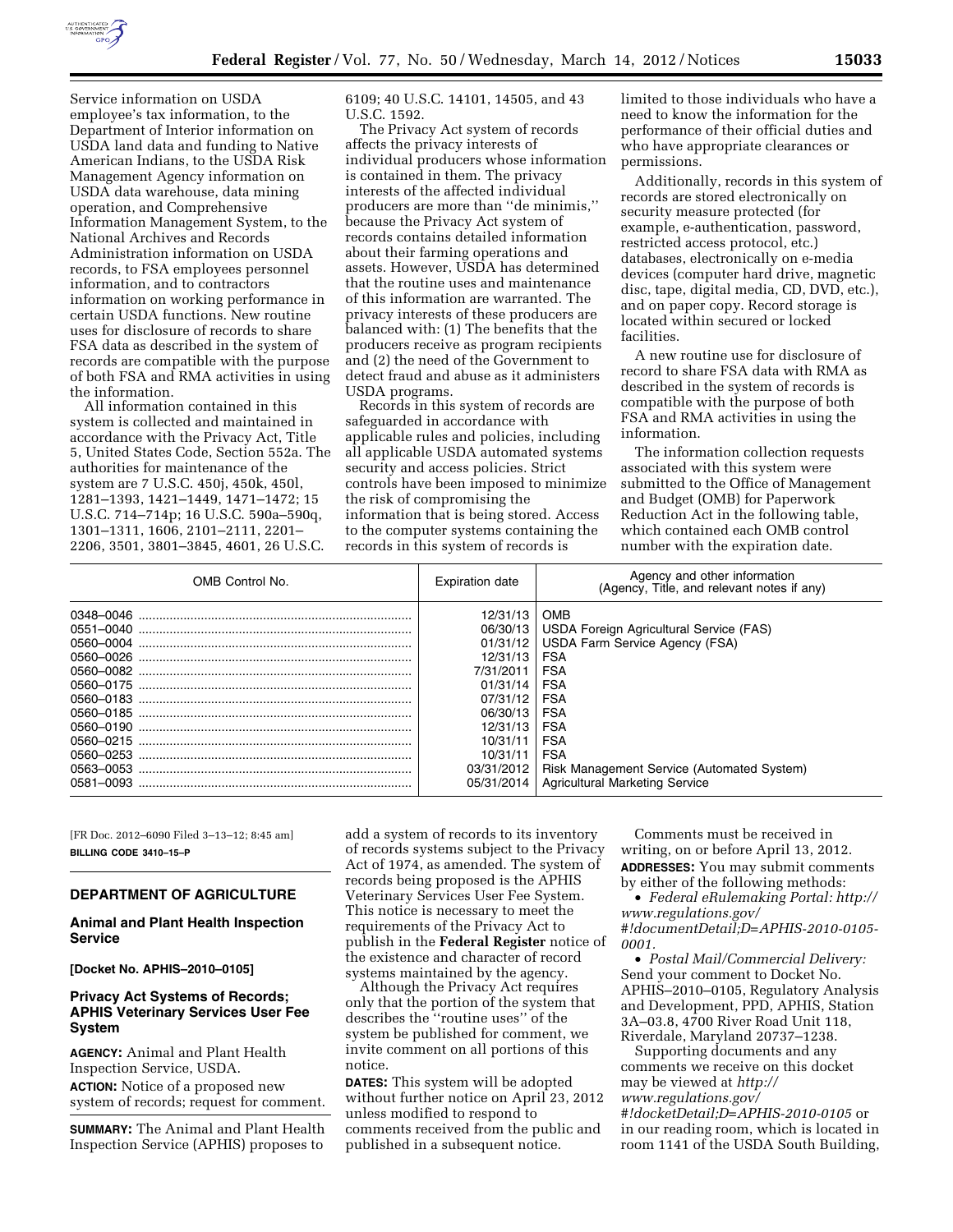14th Street and Independence Avenue SW., Washington, DC. Normal reading room hours are 8 a.m. to 4:30 p.m., Monday through Friday, except holidays. To be sure someone is there to help you, please call (202) 690–2817 before coming.

**FOR FURTHER INFORMATION CONTACT:** Ms. Cecilia Fuller, Project Manager, Office of the Chief Information Officer, VS, APHIS, 2150 Centre Avenue, Building B, Fort Collins, CO 80256–8117; (970) 494–7296.

**SUPPLEMENTARY INFORMATION:** The Privacy Act of 1974, as amended (5 U.S.C. 552a), requires agencies to publish in the **Federal Register** a notice of new or revised systems of records maintained by the agency. A system of records is a group of any records under the control of any agency, from which information is retrieved by the name of an individual or by some identifying number, symbol, or other identifying particular assigned to an individual.

The Animal and Plant Health Inspection Service (APHIS) of the Department of Agriculture (USDA) is proposing to add a new system of records, entitled APHIS Veterinary Services User Fee System (UFS), USDA– APHIS–18. It will be used to maintain a record of activities conducted by the agency pursuant to its responsibilities under the Debt Collection Act of 1982 (31 U.S.C. 3701 *et seq.*), the Debt Collection Improvement Act of 1996 (31 U.S.C. 3711 *et seq.*), the Food, Agriculture, Conservation and Trade Act of 1990 (Pub. L. 101–624), and the Animal Health Protection Act (7 U.S.C. 8301 *et seq.*).

In order to ensure that animals and animal products do not introduce pests or diseases when imported into the United States, the Veterinary Services (VS) program of APHIS performs services related to the importation and exportation of animals, animal products, birds, germ plasm, organisms, and vectors. VS incurs costs associated with inspections and other services, such as the costs of maintaining import centers and quarantine facilities, diagnostic testing, inspectors' salaries, supplies, and other miscellaneous expenses. Any person for whom a service is provided related to the importation, entry, or exportation of an animal is required to pay for the expenses of such services.

The UFS automates the tracking, collection, and processing of fees due to VS for its services provided at remote offices, import centers, port offices, or the National Veterinary Services Laboratories in Ames, Iowa.

Payment of fees due to VS for its services must take place at the location

of service at the time the service is provided. The UFS generates an invoice for the fees and provides a receipt for the user. Users may also request approval for an APHIS credit account. The UFS tracks the accuracy of expenditures and collections transactions of credit accounts. Information obtained in the credit account application is entered into the Foundation Financial Information System (FFIS), the official APHIS financial system.

The UFS database contains personally identifiable information about VS customers. It contains the name; the social security number of an individual or taxpayer identification number of a business; the address, including city, county, State, and postal code; the name of the business or organization and its telephone and fax numbers; and an email address. The UFS also contains information about the user's credit account, including charges and payments made, date(s) and type of service, and APHIS credit account information. Routine uses of records maintained in the system include categories of users and the purposes of such uses.

APHIS may routinely share data in the UFS with certain Federal agencies, including the Department of the Treasury, to obtain assistance in identifying and locating individuals who are delinquent in their payments of debt owed to the Federal Government while receiving Federal salary or benefit payments, for the purpose of collecting debts. Data may also be shared with a debt collection agency or a consumer reporting agency when APHIS determines that such referral is appropriate for collecting the debtor's account.

Other routine uses of this information include releases related to investigations pertaining to violations of law or related to litigation. A complete listing of the routine uses for this system is included in the accompanying document that is published along with this notice.

The proposed information collection requests associated with the UFS system have been approved by the Office of Management and Budget under the Paperwork Reduction Act.

#### **Report on New System**

A report on the new system of records, required by 5 U.S.C. 552a(r), as implemented by Office of Management and Budget Circular A–130, was sent to the Chairman, Committee on Homeland Security and Governmental Affairs, United States Senate; the Ranking Member, Committee on Homeland Security and Governmental Affairs,

United States Senate; the Chairman, Committee on Oversight and Government Reform, House of Representatives; the Ranking Member, Committee on Oversight and Government Reform, House of Representatives; and the Administrator, Office of Information and Regulatory Affairs, Office of Management and Budget.

Dated: March 6, 2012.

**Thomas J. Vilsack,** 

*Secretary.* 

# **USDA–APHIS–18**

#### **SYSTEM NAME:**

APHIS Veterinary Services User Fee System (UFS).

#### **SECURITY CLASSIFICATION:**

None.

#### **SYSTEM LOCATION:**

The UFS is physically located in a secured room in APHIS–VS offices in Fort Collins, CO, and a backup of the system is maintained in APHIS offices in Riverdale, MD.

## **CATEGORIES OF INDIVIDUALS COVERED BY THE SYSTEM:**

Individuals covered by the system include any person for whom a service is provided related to the importation and exportation of animals, animal products, birds, germ plasm, organisms, and vectors.

#### **CATEGORIES OF RECORDS IN THE SYSTEM:**

The system contains information such as the name; the social security number of an individual or taxpayer identification number of a business; the address, including city, county, State, postal code; the name of business or organization and its telephone and fax numbers; and an email address. The UFS also contains information about the user's credit account, including charges and payments made, date(s) and type of service, and APHIS credit account information.

## **PURPOSE(S) OF THE SYSTEM:**

The UFS automates the collection and processing of fees due to VS for its services provided at remote offices, import centers, port offices, or the National Veterinary Services Laboratories in Ames, IA.

## **AUTHORITY FOR MAINTENANCE OF THE SYSTEM:**

The Debt Collection Act of 1982 (31 U.S.C. 3701 et seq.), the Debt Collection Improvement Act of 1996 (31 U.S.C. 3711 et seq.), the Food, Agriculture, Conservation and Trade Act of 1990 (Pub. L. 101–624), and the Animal Health Protection Act (7 U.S.C. 8301 et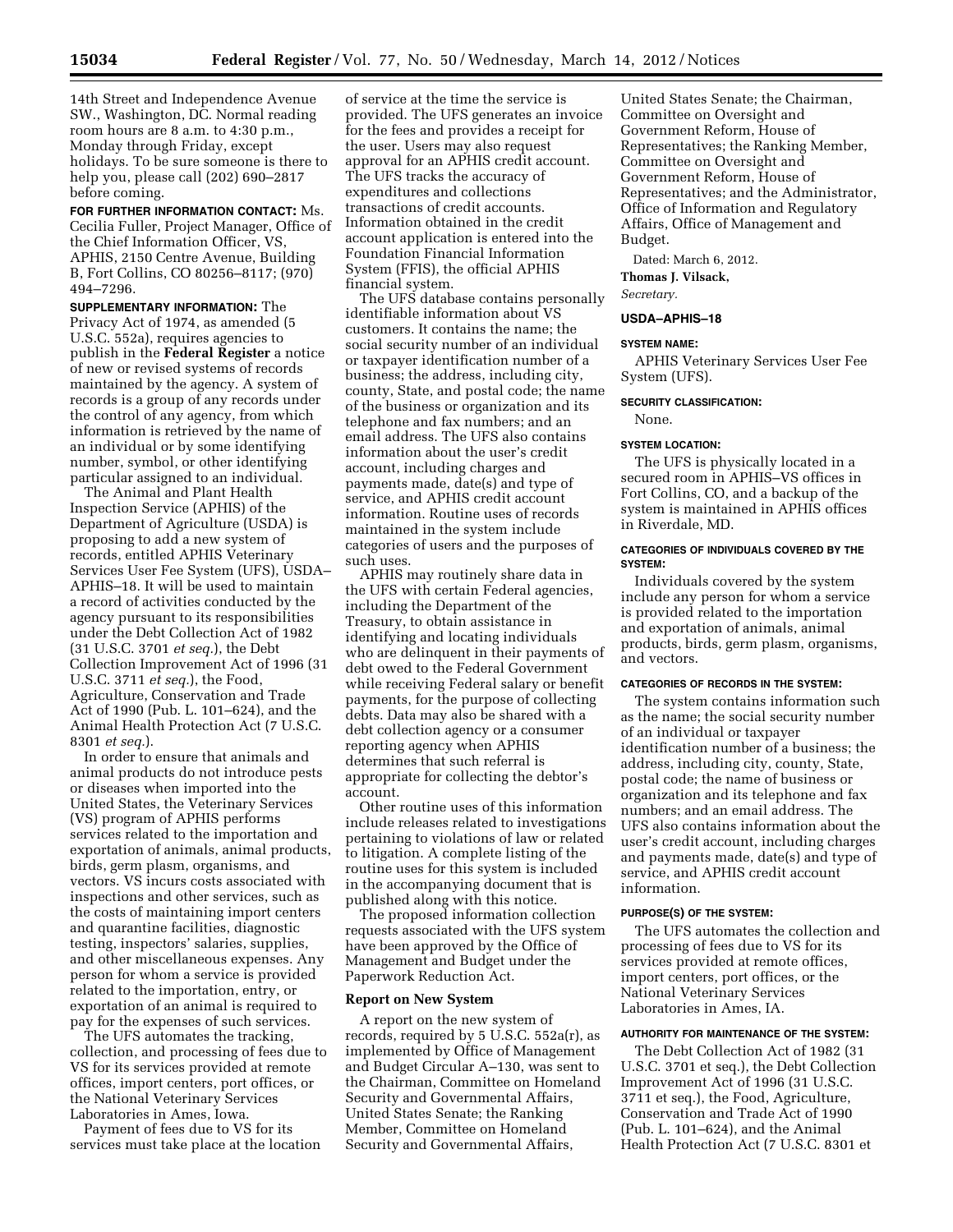seq.). Routine uses of records maintained in the system include categories of users and the purposes of such uses.

In addition to those disclosures generally permitted under 5 U.S.C. 552a(b) of the Privacy Act, records maintained in the system may be disclosed outside USDA as follows:

(1) To certain Federal agencies, including the Department of the Treasury, to obtain assistance in identifying and locating individuals who are delinquent in their payments of debt owed to the Federal Government while receiving Federal salary, tax refunds, or benefit payments, for the purpose of collecting debts;

(2) To a debt collection agency when USDA determines that such referral is appropriate for collecting the debtor's account as provided for in 31 U.S.C. 3718;

(3) To the appropriate agency, whether Federal, State, local, or foreign, charged with responsibility of investigating or prosecuting a violation of law or of enforcing, implementing, or complying with a statute, rule, regulation, or order issued pursuant thereto, of any record within this system when information available indicates a violation or potential violation of law, whether civil, criminal, or regulatory in nature, and either arising by general statute or particular program statute, or by rule, regulation, or court order issued pursuant thereto;

(4) To the Department of Justice when the agency, or any component thereof, or any employee of the agency in his or her official capacity, or any employee of the agency in his or her individual capacity where the Department of Justice has agreed to represent the employee or the United States, in litigation, where the agency determines that litigation is likely to affect the agency or any of its components, is a party to litigation or has an interest in such litigation, and the use of such records by the Department of Justice is deemed by the agency to be relevant and necessary to the litigation; provided, however, that in each case, the agency determines that disclosure of the records to the Department of Justice is a use of the information contained in the records that is compatible with the purpose for which the records were collected;

(5) For use in a proceeding before a court or adjudicative body before which the agency is authorized to appear, when the agency, or any component thereof, or any employee of the agency in his or her official capacity, or any employee of the agency in his or her individual capacity where the agency

has agreed to represent the employee or the United States, where the agency determines that litigation is likely to affect the agency or any of its components, is a party to litigation or has an interest in such litigation, and the agency determines that use of such records is relevant and necessary to the litigation; provided, however, that in each case, the agency determines that disclosure of the records to the court is a use of the information contained in the records that is compatible with the purpose for which the records were collected;

(6) To appropriate agencies, entities, and persons when the agency suspects or has confirmed that the security or confidentiality of information in the system of records has been compromised; the agency has determined that as a result of the suspected or confirmed compromise there is a risk of harm to economic or property interests, a risk of identity theft or fraud, or a risk of harm to the security or integrity of this system or other systems or programs (whether maintained by the agency or another agency or entity) that rely upon the compromised information; and the disclosure made to such agencies, entities, and persons is reasonably necessary to assist in connection with the agency's efforts to respond to the suspected or confirmed compromise and prevent, minimize, or remedy such harm;

(7) To contractors and other parties engaged to assist in administering the program. Such contractors and other parties will be bound by the nondisclosure provisions of the Privacy Act. This routine use assists the agency in carrying out the program, and thus is compatible with the purpose for which the records are created and maintained;

(8) To USDA contractors, partner agency employees or contractors, or private industry employed to identify patterns, trends, or anomalies indicative of fraud, waste, or abuse; and

(9) To the National Archives and Records Administration or to the General Services Administration for records management inspections conducted under 44 U.S.C. 2904 and 2906.

## **DISCLOSURE TO CONSUMER REPORTING AGENCIES:**

Information in the UFS may be disclosed to a consumer reporting agency when USDA determines that such referral is appropriate in accordance with 31 U.S.C. 3711(f).

## **POLICIES AND PRACTICES FOR STORING, RETRIEVING, ACCESSING, RETAINING, AND DISPOSING OF RECORDS IN THE SYSTEM:**

Policies and official guidelines for storing, retrieving, accessing, retaining, and disposing of records are outlined in the APHIS Records Management Handbook and are summarized below.

#### **STORAGE:**

Records are maintained on magnetic tape, optical disk, and mainframe. Paper records are maintained in offices that are locked during non-business hours and require the presentation of employee identification for admittance at all times. Backup media is taken weekly to an offsite storage facility and stored on tape.

## **RETRIEVABILITY:**

Records in the UFS database are retrieved by name; social security number; taxpayer identification number; address; telephone and fax numbers; email address; claim number; date of service; type of service provided; payments made; and APHIS credit account numbers.

#### **SAFEGUARDS:**

Numerous inherent safeguards exist to protect the data in the UFS system. These safeguards include required login and authentication for network access, data encryption in transmission, physical and environmental protections, configuration management, and rolebased access given on a need-to-know basis.

#### **RETENTION AND DISPOSAL:**

Electronic data is maintained in the database and on the file server for 7 years. Archived data is maintained indefinitely in a table with read-only access. Paper records are maintained for 6 years, 3 months.

#### **SYSTEM MANAGERS(S) AND ADDRESS:**

The Office of the Chief Information Officer-Veterinary Services, Animal and Plant Health Inspection Service, 4700 River Road Unit 58, Riverdale, MD 20737.

#### **NOTIFICATION PROCEDURE:**

Any individual may request general information regarding this system of records or information as to whether the system contains records pertaining to him/her from the system manager at the address above. All inquiries pertaining to this system should be in writing, must name the system of records as set forth in the system notice, and must contain the individual's name, telephone number, address, and email address.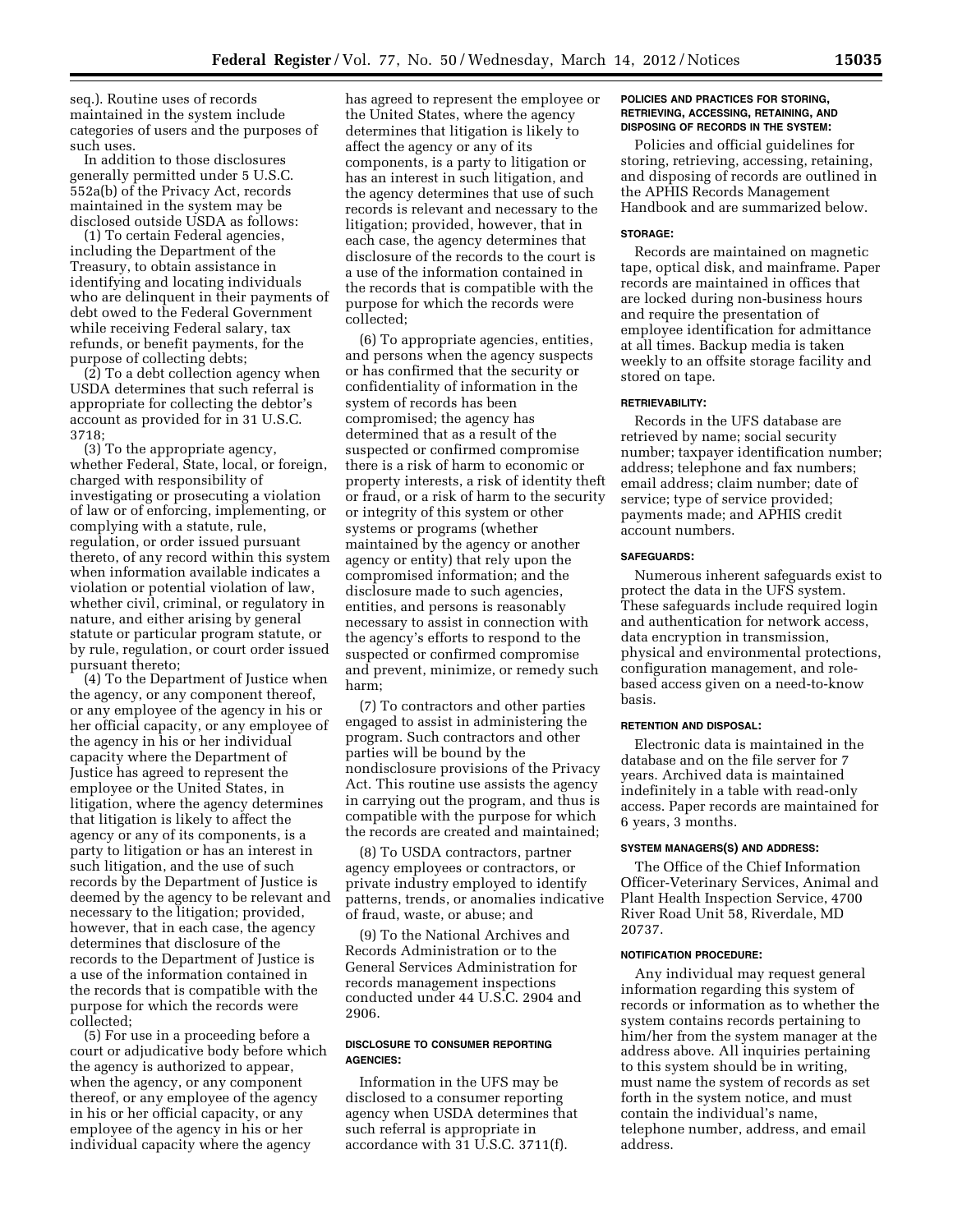### **RECORD ACCESS PROCEDURES:**

Any individual may obtain information from a record in the system that pertains to him or her. Requests for hard copies of records should be in writing, and the request must contain the requesting individual's name, address, name of the system of records, timeframe for the records in question, any other pertinent information to help identify the file, and a copy of his/her photo identification containing a current address for verification of identification. All inquiries should be addressed to the Freedom of Information and Privacy Act Staff, Legislative and Public Affairs, APHIS, 4700 River Road Unit 50, Riverdale, MD 20737–1232.

### **CONTESTING RECORD PROCEDURES:**

Any individual may contest information contained within a record in the system that pertains to him/her by submitting a written request to the system manager at the address above. Include the reason for contesting the record and the proposed amendment to the information with supporting documentation to show how the record is inaccurate.

#### **RECORD SOURCE CATEGORIES:**

Information in the UFS system is provided by the person for whom a service is provided related to the importation and exportation of animals, animal products, birds, germ plasm, organisms, and vectors. APHIS employees will also enter data into the system.

## **EXEMPTIONS CLAIMED FOR THE SYSTEM:**  None.

PRIVACY ACT SYSTEM USDA– APHIS–18

System name: Veterinary Services User Fee System

# NARRATIVE STATEMENT

The purpose of this new system of records, entitled Veterinary Services User Fee System (UFS), is to support activities and maintain records conducted by the agency pursuant to its mission and responsibilities under the Debt Collection Act of 1982 (31 U.S.C. 3701 et seq.), the Debt Collection Improvement Act of 1996 (31 U.S.C. 3711 et seq.), the Food, Agriculture, Conservation and Trade Act of 1990 (Public Law 101–624), and the Animal Health Protection Act (7 U.S.C. 8301 et seq.).

Within this area of responsibility, the Animal and Plant Health Inspection Service's (APHIS) Veterinary Services (VS) program uses the Veterinary

Services User Fee System to automate the tracking, collection, and processing of fees due to VS for its services provided at remote offices, import centers, port offices, or the National Veterinary Services Laboratories in Ames, IA.

In order to ensure that animals and animal products do not introduce pests or diseases when imported into the United States, the VS program of APHIS performs services related to the importation and exportation of animals, animal products, birds, germ plasm, organisms, and vectors. VS incurs costs associated with inspections and other services, such as the costs of maintaining import centers and quarantine facilities, diagnostic testing, inspectors' salaries, supplies, and other miscellaneous expenses. Any person for whom a service is provided related to the importation, entry, or exportation of an animal is required to pay for the expenses of such services.

The UFS generates an invoice for the fees, provides a receipt for the user, and tracks the accuracy of expenditures and collections transactions.

The UFS database contains personally identifiable information about VS customers. It contains name; social security number of an individual or taxpayer identification number of a business; address, including city, county, State, postal code; name of business or organization, telephone and fax numbers; and email address. The UFS also contains information about the user's credit account, including charges and payments made, date(s) and type of service, and APHIS credit account information.

The UFS is physically located in a secured room in APHIS–VS offices in Fort Collins, Colorado, and a backup of the system is maintained in APHIS offices in Riverdale, MD.

In addition to those disclosures generally permitted under 5 U.S.C. 552a(b) of the Privacy Act, records maintained in the system may be disclosed outside the Department of Agriculture (USDA) for 9 routine uses. These routine uses may be described as functional and housekeeping uses.

The housekeeping routine uses include release of information to the appropriate agency charged with investigating a violation or potential violation of law; to the Department of Justice for the purpose of defending the United States in litigation, for use in a judicial or administrative proceeding; to appropriate entities or parties where there is a suspected or confirmed breach of security and the release is reasonably necessary to protect program interests or the interests of members of the public to

prevent identity theft and fraud; to contractors or partner agencies for the purpose of seeking out fraud, waste, or abuse; and to the National Archives and Records Administration or to the General Services Administration.

The functional routine uses of the information being collected include release of information to contractors and other parties engaged to assist in administering the program; to certain Federal agencies, including the Department of the Treasury, to obtain assistance in identifying and locating individuals who are delinquent in their payments of debt owed to the Federal Government while receiving Federal salary, tax refunds, or benefit payments, for the purpose of collecting debts; and to a debt collection agency when the Department of Agriculture (USDA) determines that such referral is appropriate for collecting the debtor's account as provided for in 31 U.S.C. 3718.

While these routine uses allow disclosures outside USDA, and so have some impact on privacy of individuals, they are either necessary for carrying the agency mission and minimizing waste, fraud and abuse, are required by law, or benefit the subjects of the records. On balance, the needs of the agency and the benefits to the individuals of these disclosures justify the minimal impact on privacy.

Use of this system, as established, should not result in undue infringement on any individual's right to privacy. VS personnel will use the information in this system to automate the tracking, collection, and processing of fees due to VS for its services. All individuals about whom information in this system is maintained will voluntarily submit the information for the express purpose of utilizing VS services associated with the importation, entry, or exportation of an animal or animal product. These individuals or the industry in which they participate will receive benefits equal to or greater than any potential impact on their privacy.

To address privacy issues and ensure protection of information provided by employees and customers, VS has completed and received USDA approval of a privacy impact assessment (PIA), which has been posted on the USDA Privacy Policy Web site. The PIA provides detailed information about steps taken by the agency to minimize the risk of unauthorized access to the system. These steps include the use of required login and authentication for network access, data encryption in transmission, physical and environmental protections,